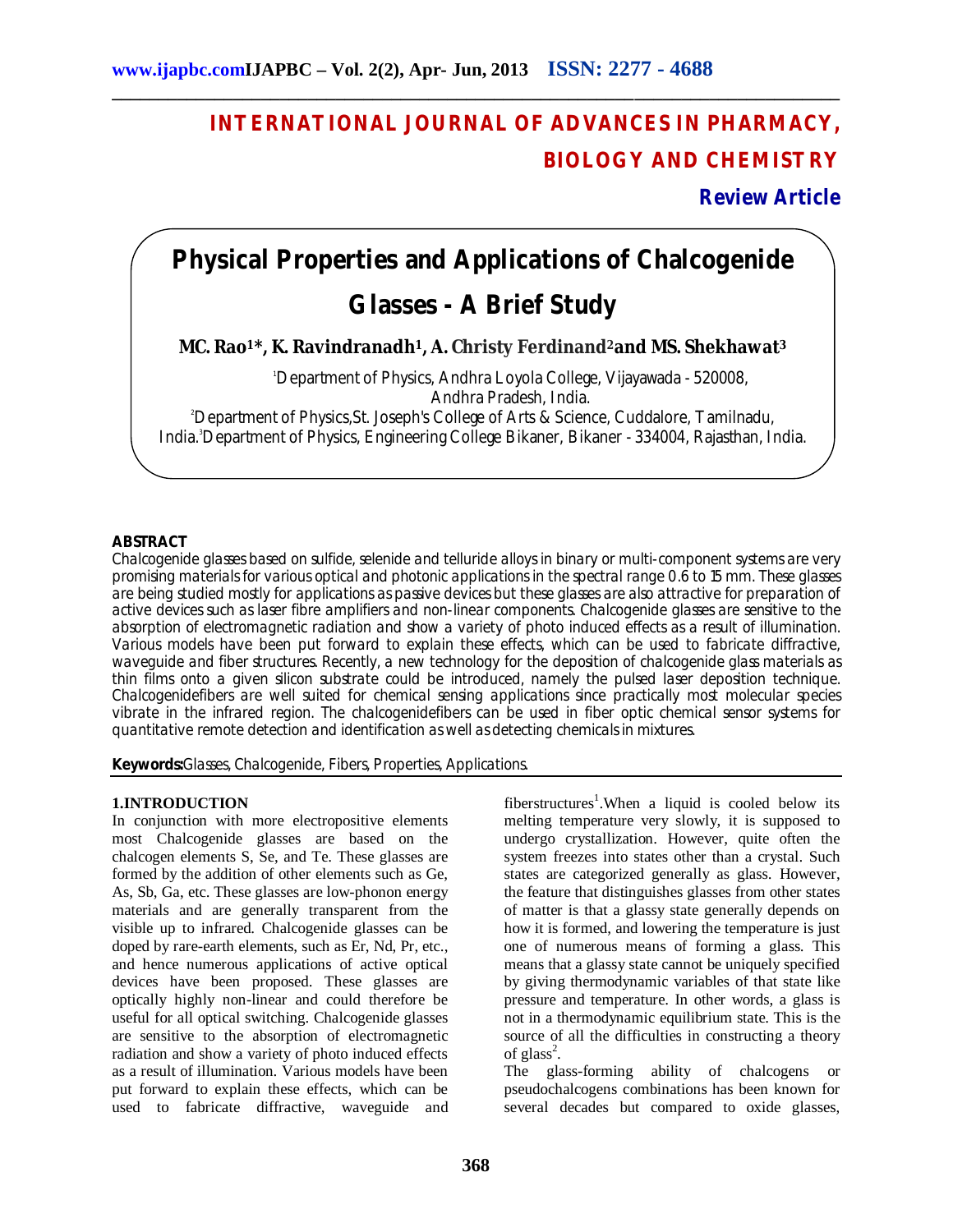**\_\_\_\_\_\_\_\_\_\_\_\_\_\_\_\_\_\_\_\_\_\_\_\_\_\_\_\_\_\_\_\_\_\_\_\_\_\_\_\_\_\_\_\_\_\_\_\_\_\_\_\_\_\_\_\_\_\_\_\_\_\_\_\_\_\_\_\_\_\_\_\_\_\_\_\_\_\_**

especially silicates; this class of vitreous materials is just emerging from their infancy. The main attention paid to these materials relies on their large optical window extending in the mid-infrared and covering usually the two atmospheric windows lying from 3 to 5 and 8 to 12lm. These low-phonon materials have to be considered as heavy anion glasses since sulfur, S, selenium, Se and even tellurium, Te, are the main constituents of their compositions. This situation leads to fundamental vibrational materials modes shifted far in the IR, and rending these glasses interesting for the fabrication of thermal-imaging systems<sup>3</sup>. This exceptional transparency, associated with suitable viscosity/temperature dependence, creates a good opportunity for the development of molded optics for low-cost infrared cameras. It must be noticed that these chalcogenide glasses also exhibit unique properties, such as photo-darkening, giant photo-expansion as well as photo-fluidity when irradiated by appropriate light. These photo-induced phenomena will not be discussed here. Therefore, these glasses, which contain large polarizable atoms associated with external lone-pair electrons, are prone to exceptional non-linear optical properties when irradiated by an electromagnetic field<sup>4</sup>.

Chalcogenide glasses always contain one or more chalcogen element, sulphur, selenium or tellurium in combination with elements from IV, V or VI group of the periodic system of elements. Glasses are solids with covalent bonds, maximum of ionic conductivity is 9% and their properties are significantly different from oxide glasses on the base of  $SiO<sub>2</sub>$ . Chalcogenide glasses based on sulfide, selenide and telluride alloys in binary or multi-component systems are very promising materials for various optical and photonic applications in the spectral range 0.6 to 15 mm. These glasses are being studied mostly for applications as passive devices but these glasses are also attractive for preparation of active devices such as laser fibre amplifiers and non-linear components. Since the chalcogenide glasses transmit to longer wavelengths in the IR than silica and fluoride glasses, there are numerous potential applications in the civil, medical and military areas. These can be essentially divided into two groups, namely "passive" and "active" applications. The passive applications utilize chalcogenidefibers as a light conduit from one location to another without changing the optical properties, other than that due to scattering, absorption and end face reflection losses associated with the fiber. Active applications of chalcogenide glass fibers are where the initial light propagating through the fiber is modified by a process other than that due to scattering, absorption and end face reflection losses associated with the fiber. Examples

of these include fiber lasers, amplifiers, bright sources, gratings and non-linear effects.

#### **2.PROPERTIES**

#### **2.1 Chemical structure properties**

Chalcogenide glasses are based on the chalcogen elements S, Se and Te combined with networkforming elements, such as Ge, As, P, Sband Si. The resulting glass exhibits a number of amorphous semiconductors like properties. The glass structure consists of covalently bonded molecules, as opposed to the ionic bonding of other glasses and these are weakly bound together via a combination of covalent and Van der Waals-like attraction. Chalcogenide glasses may form with a wide range of compositions as both hetropolar and homopolar bonds may form. In the case of the As-S glass system, the atomic ratio of arsenic to sulfur can be varied between 1.5 and 9. As a result, the composition of the chalcogenide glasses can be adjusted to tune particular properties. For a given chalcogenide glass system, increasing the relative atomic mass of the chalcogen or its proportion in the glass reduces the average bond strength. The weaker bonds of chalcogenide glasses contribute to them being generally less robust than oxide glasses. For example they have lower softening temperatures and hardness, and higher thermal expansion coefficients<sup>5</sup>.

#### **2.2 Refractive index and dispersion**

Chalcogenide glasses possess relatively large refractive indices between 2 to greater than 3. The refractive index increases as sulfur is replaced by the more polarizable selenium and tellurium. The high refractive index is advantageous for strong optical field confinement which allows small waveguide bend radii and enhanced optical intensities. In addition, the large index contrast relative to air can potentially provide a complete band-gap for photonic crystals. The zero dispersion wavelengths for chalcogenide glasses lie well in the mid IR. At communication wavelengths around 1.55 μm these materials exhibit strong normal dispersion. This is not necessarily detrimental to performance as typical device lengths are short, of the order of centimetres and the dispersion sign ensures that possibility of using waveguide dispersion to engineer the chromatic dispersion, similar to what has been achieved in silicon<sup>6</sup>.

#### **2.3 Linear loss mechanisms**

For chalcogenide glasses the long wavelength cut-off lies in the mid infrared due to large atomic masses and relatively weak bond strengths resulting in low phonon energies. As a rule of thumb, the transparency edge is 12 μm for sulfide based glasses,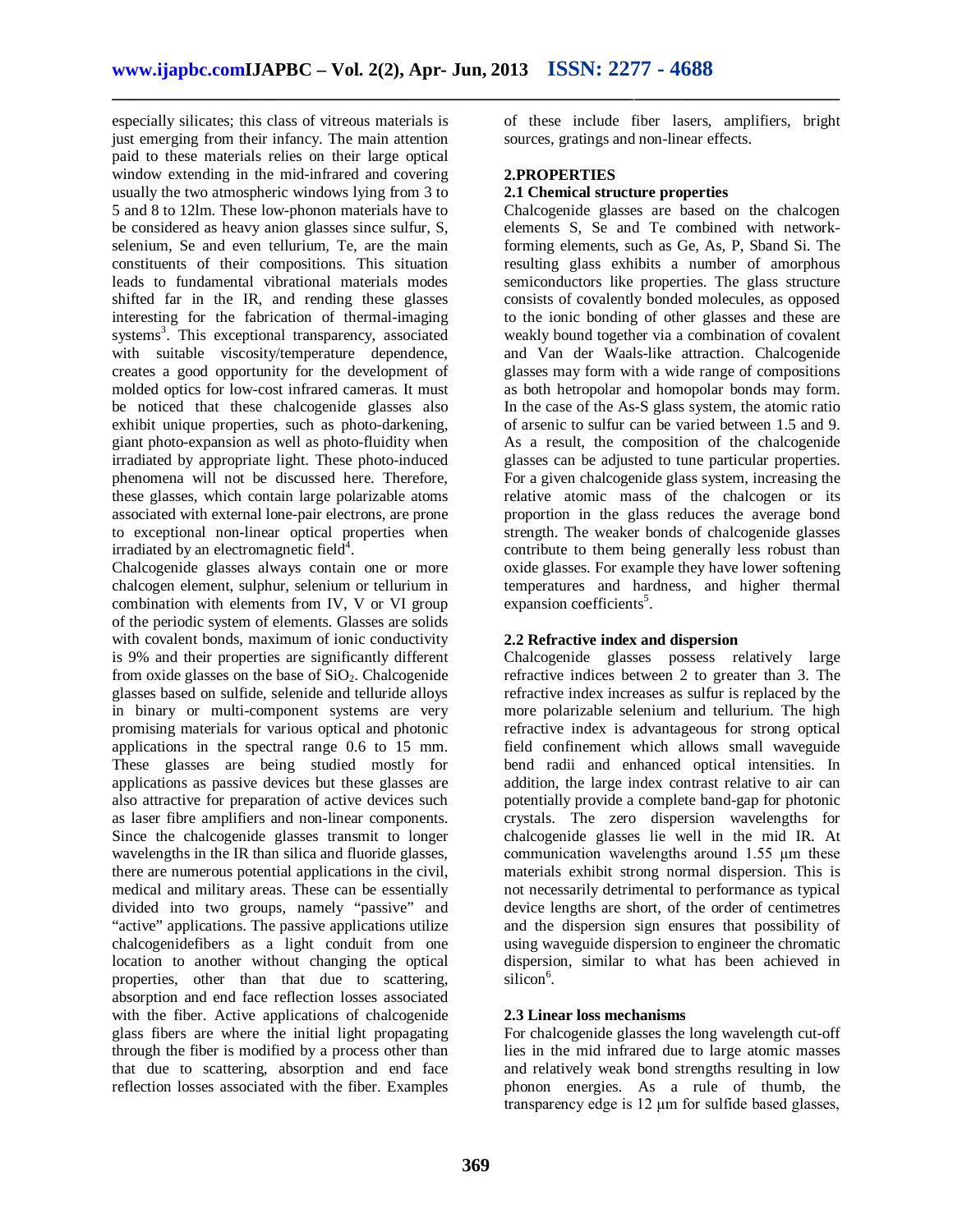**\_\_\_\_\_\_\_\_\_\_\_\_\_\_\_\_\_\_\_\_\_\_\_\_\_\_\_\_\_\_\_\_\_\_\_\_\_\_\_\_\_\_\_\_\_\_\_\_\_\_\_\_\_\_\_\_\_\_\_\_\_\_\_\_\_\_\_\_\_\_\_\_\_\_\_\_\_\_**

15 μm for selenide glasses and 20 μm for telluride glasses. In the absence of extrinsic attenuation mechanisms, Rayleigh scattering defines the minimum attenuation of the glass within the electronic and multiphoton absorption window. Free carrier absorption is generally negligible in Chalcogenide glasses. While most chalcogenide glasses have small band gaps, they also exhibit low carrier mobility. As the magnitude of the free carriers in solids in the low mobility case is proportional to the carrier mobility, free carrier absorption is not important in chalcogenide glasses. However chemical impurities, particularly oxygen can result in a drastic reduction in infrared transmission. Typically ultra pure chemicals must be further purified, for example by hydrogen distillation, before being melted either under vacuum or within a nitrogen environment to create bulk glasses<sup>7</sup>.

#### **2.4 Photo-induced phenomena**

Chalcogenide glasses exhibit several types of photoinduced phenomena including: photocrystallisation, photo-polymerization, photodecomposition, photocontraction, photovaporisation, photo-dissolution of metals and light-induced changes in local atomic configuration. These changes are accompanied by changes in the optical band gap and thus optical constants. Chalcogenide glasses exhibit strong photoinduced properties because of their inherent structural flexibility. The usually double covalent bonded chalcogen atom possesses a lone pair of non-binding electrons that under illumination can alter the bond number. These photo induced effects have been used for the formation of various components including waveguides and surface gratings<sup>8</sup>.

#### **3. APPLICATIONS**

Recently, a new technology for the deposition of chalcogenide glass materials as thin films onto a given silicon substrate could be introduced, namely the pulsed laser deposition technique. This technique became its "breakthrough" in the end of the eighties. Due to the discovery of high temperature superconductors, the PLD represents an important tool for the preparation of a wide spectrum of functional materials, like e.g. diamond-like carbon. Another field for PLD is the fabrication of optical wave guides with low optical losses and the realization of complex oxides for the fabrication of<br>high-temperature superconducting quantum high-temperature superconducting interference detectors<sup>9</sup>. The advantage of the PLD is the stoichiometric transfer of even complex materials, e.g. chalcogenide glasses, to be deposited into their thin-film state, an easy set-up and short process times]. Different chalcogenide glass systems  $(PbSAgIAs_2S_3, CdSAgIAs_2S_3, CuAgAsSeTe and$ 

TlAgAsIS) have been prepared as thin-film sensors for the detection of heavy metals ( $Pb^{2+}$ ,  $Cd^{2+}$ ,  $Cu^{2+}$ and Tl<sup>+</sup>) in aqueous media. The integration of different chalcogenide glass-based thin films onto one sensor chip offers the possibility to realize multisensor systems. As a first step, three different chalcogenide glass materials for the detection of  $Pb^{2+}$ ,  $Cd^{2+}$  and  $Cu^{2+}$ -ions in aqueous solution have been integrated onto one silicon chip. The thin films have been physically characterized by means of Rutherford backscattering spectrometry, scanning electron microscopy and video microscopy<sup>10</sup>. The electrochemical sensor characterization has been performed by means of ion-selective potentiometry and impedance spectroscopy.

The modern technological applications of chalcogenide glasses are widespread. Examples include infrared detectors, mouldable infrared optics such as lenses and infrared optical fibers, with the main advantage being that these materials transmit across a wide range of the infrared electromagnetic spectrum. The physical properties of chalcogenide glasses also make them ideal for incorporation into lasers and other active devices especially if doped with rare earth ions. Some chalcogenide materials experience thermally driven amorphous crystalline phase changes. This makes them useful for encoding binary information on thin films of chalcogenides and forms the basis of rewritable optical discs and non-volatile memory devices such as PRAM. Examples of such phase change materials are GeSbTe and AgInSbTe. In optical discs, the phase change layer is usually sandwiched between dielectric layers of  $ZnS-SiO<sub>2</sub>$ , sometimes with a layer of a crystallization promoting film. Other less common such materials are InSe, SbSe, SbTe, InSbSe, InSbTe, GeSbSe, GeSbTeSe and AgInSbSeTe. Electrical switching in chalcogenide semiconductors emerged in the 1960s, when the amorphous chalcogenide  $Te_{48}As_{30}Si_{12}Ge_{10}$  was found to exhibit sharp, reversible transitions in electrical resistance above a threshold voltage. The switching mechanism would appear initiated by fast purely electronic processes. If current is allowed to persist in the non-crystalline material, it heats up and changes to crystalline form. This is equivalent to information being written on it. A crystalline region may be melted by exposure to a brief, intense pulse of heat. Subsequent rapid cooling then sends the melted region back through the glass transition. Conversely, a lower-intensity heat pulse of longer duration will crystallize an amorphous region. Chalcogenidefibers are well suited for chemical sensing applications since practically most molecular species vibrate in the infrared region. The chalcogenidefibers can be used in fiber optic